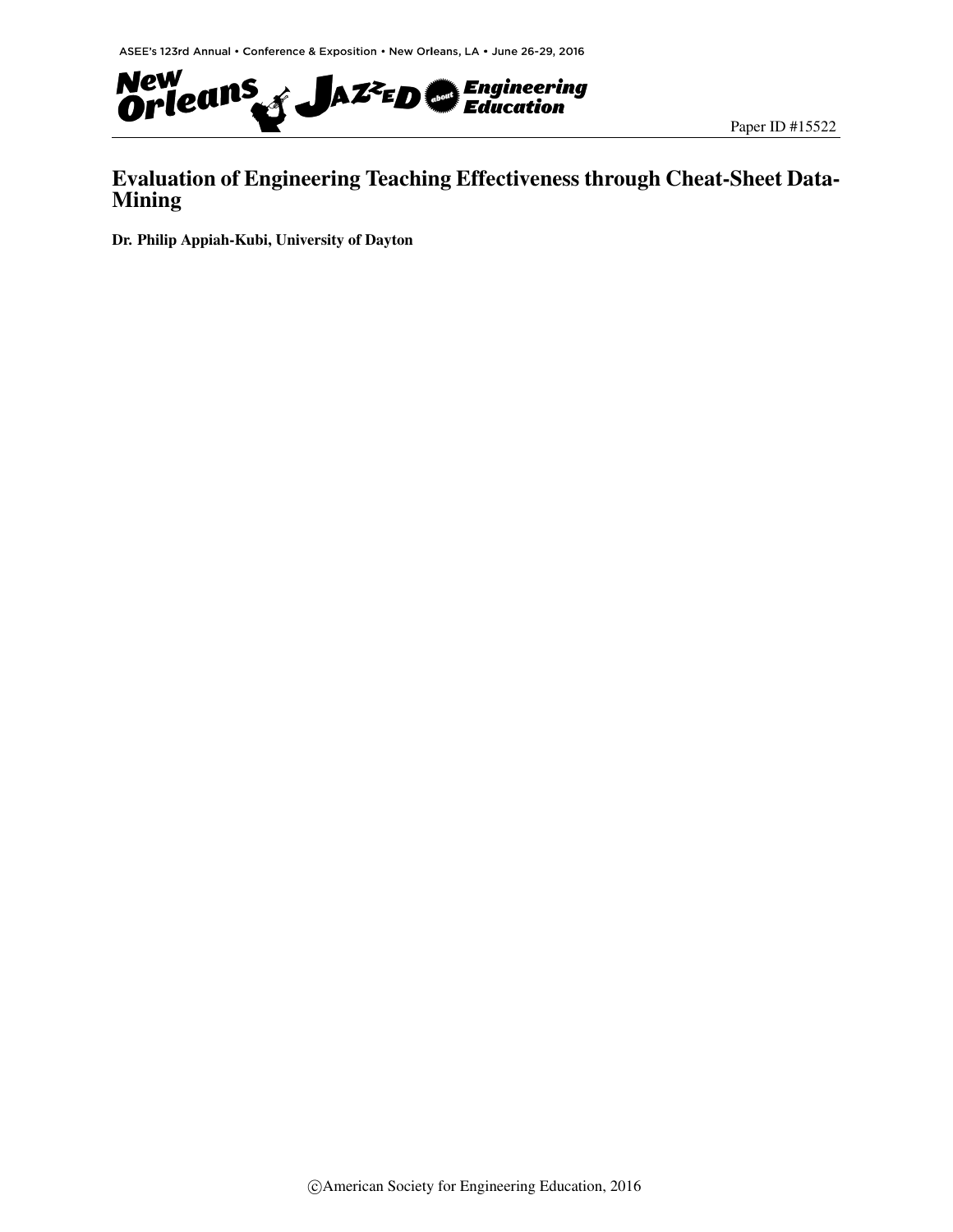# **Evaluation of Engineering Teaching Effectiveness through Cheat-Sheet Data-Mining**

#### Abstract

This research paper describes the study of cheat-sheets and how Engineering Educators can utilize them to evaluate students' ability to identify critical information. Effective teaching has different definitions, which make it a challenge to settle on a single definitive definition. Some of the common words or phrases characterizing an effective teacher are: interesting, helpful, approachable, makes subject interesting, being available, motivating students, setting high but achievable standards, presents material well, and stimulating interest in subject. As good as these attributes are, they may not always guarantee the desired learning outcome. For this reason, it is important to evaluate effective teaching in conjunction with students' learning. Student learning is normally done by evaluating their performances in exams, quizzes, class discussions and other assignments. One area full of information but has received no attention is cheat-sheets prepared students in some exams. These sheets usually contain what students perceive as difficult course material to understand, memorize or pertinent to the exam. Since exams usually contain the core concept of the subjects taught, students prepare cheat-sheets to aid them to prove that they received and understood the core concept of the various subjects. From this study, we conclude that studying the structure and content of cheat-sheets may help engineering educators to gain invaluable knowledge of how students identify the core content of class material, hence, gaining an insight on how to propagate the main subject matter of the courses they teach.

Keywords: Teaching effectiveness, assessment, cheat sheet, summative assessment, formative assessment.

#### 1.0. Introduction

Students are expected to retain the content of the course materials covered by their educators. Material retention is usually assessed and evaluated through various means such class discussions, homeworks, quizzes, and exams. Class discussion, homework and quizzes are normally used for in-process assessment, referred to as formative assessment. Formative assessment helps educators to evaluate students' academic development. It furnishes educators with invaluable knowledge which helps them to adjust teaching methods to achieve the course objectives. Since most homeworks allow students access to class notes, textbooks, and several online resources, it may not be the best approach for engineering educators to assess material retention. Also, the period between the times a lesson is taught, and the time a homework is typically given, does not offer educators the requisite time frame to evaluate material retention. However, formative assessment, helps instructors to save a situation by readjusting teaching methods and directing students to the main course concepts; thus, both parties (educators and students), benefit from the knowledge loop in formative assessment.

Summative assessment, an alternative to formative assessment, is well suited for evaluating material retention. This is usually done at the end of a cycle with a mid-term exam, final exam, a research paper or project presentation. Exams are conducted in various forms: take-home, opennotes-open-book, closed-notes-closed-book, closed-notes-closed-book with cheat-sheets. Closed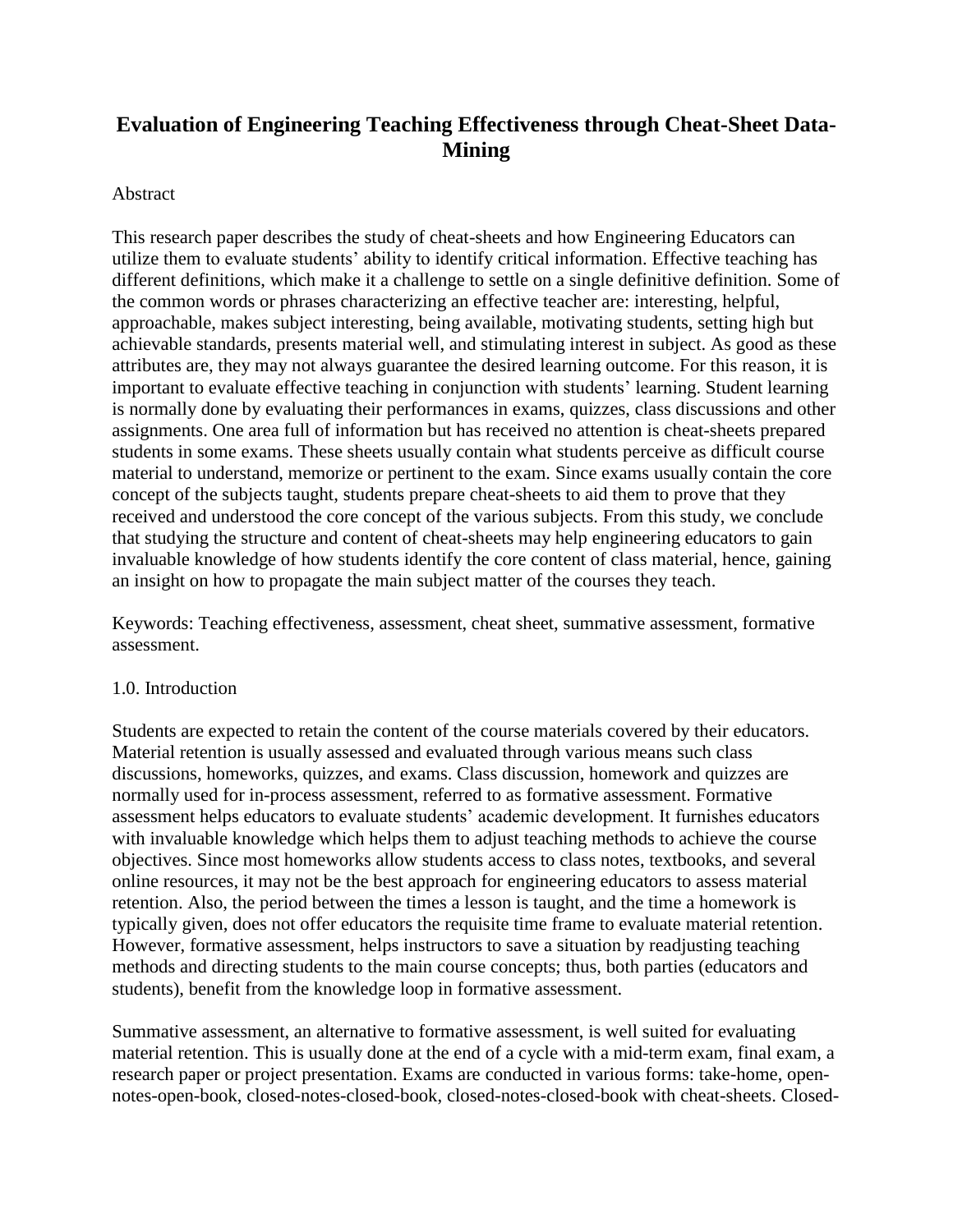notes-closed-book exams are the orthodox form of exams which many educators believe to be the best way to assess knowledge retention<sup>1</sup>. However, take-home, open-notes-open-book, and cheat-sheet exams are also popular in engineering education. With open-notes-open-book exams, students are permitted to assess their textbook, personal notes, and lecture materials<sup>2</sup>. Cheatsheet exams also permit students to prepare notes on a sheet, which they use as reference material for the exam. For the cheat sheets, students are sometimes limited on the font and number of sheets used.

In assessing material retention, opinions continue to differ on the best form for an exam<sup>1</sup>. A good exam for summative assessment depends on a lot of factors, such as the type of course, volume of material covered, level and difficulty of the course under evaluation, exam content, and also the results of the formative assessment. If an educator perceives a course to be very difficult, s/he may allow students to use cheat-sheet. However, these factors are all subjective, and depend on the educator. It is therefore, not surprising that no consensus exists among educators on the most effective type of exams<sup>1</sup>.

From students' perspective, open-book-open-notes exam is preferred to closed book exams<sup>2</sup> due to decreased test anxiety<sup>1</sup> that comes with the former. Most students believe that take-home exam, cheat-sheets, and open-book-open-notes exams help to increase exam scores and decrease test anxiety<sup>1</sup>. Some students also complain that take home exams are time consuming, due to the nature of exam questions. Take home exams usually require a lot of research to compensate for the time and resources available to students.

To minimize exam anxiety, and still assess material retention, the cheat-sheet exam has become an alternative; with this, students prepare cheat-sheets with course content they perceive to be the main points of the class material. Since there are restrictions such as the size of sheet, font, and the number of pages of cheat-sheets, the optimal way to go about preparing a cheat-sheet is to ensure that the main ideas examinable, but "difficult" to memorize or understand are captured.

Cheat sheets, therefore, may serve as a useful source of information for educators to evaluate their students' ability to identify the core concept of their classes. However, there is no information in the literature concerning how educators can mine this data source to help them improve on course delivery. Instructors usually collect cheat-sheets at the end of the exam to ensure that students did not abuse the limits. An example of abuse is exceeding the font size or number of pages permitted for the cheat-sheet. This research, therefore, looks into how educators stand to benefits by evaluating the content of cheat sheets prepared by their students instead of only checking for quantity variations.

No literature was found on the importance of reviewing cheat-sheets, and how engineering educators can use them to assess students' ability to identify main concepts of course material. The famous saying: "you don't have to know everything. You just have to know where to find it" has been attributed to Albert Einstein and a host of other distinguished people<sup>3</sup>. Einstein was once asked if he knows the speed of sound, and his response was: "I don't know. I don't burden my memory with such facts that I can easily find in any textbook<sup>3</sup>." Social Scientist and educator, Sophonisba Breckinridge also expressed similar sentiments in one of her speeches to students<sup>3</sup>. These sentiments give credence to cheat sheet, take-home and open-book-open-notes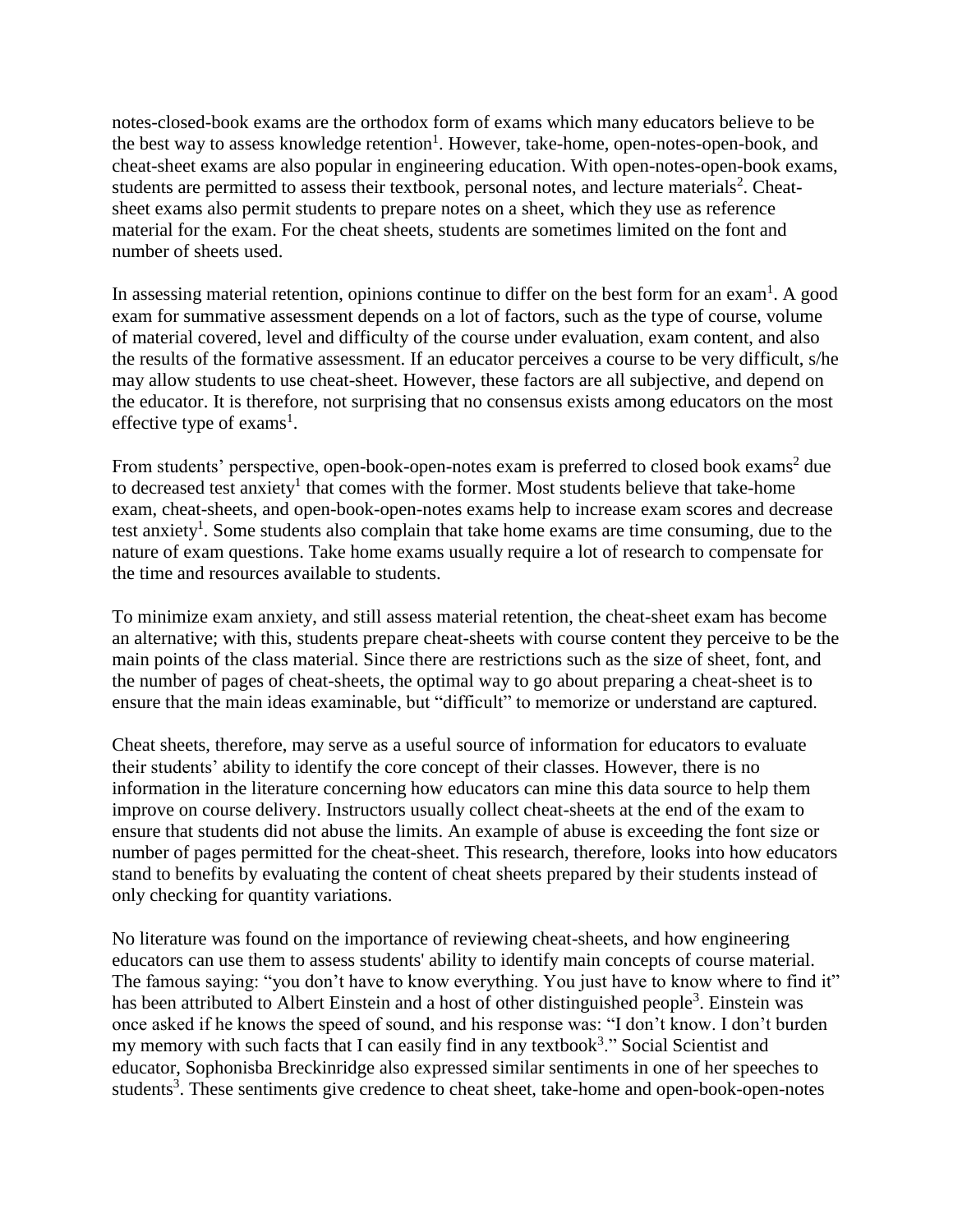exams. It was in the light of the above reasons that this research was carried out. The methodology used has been explained in the next section.

#### 2.0. Methodology

Cheat-sheets from a class (Industrial and Environmental Safety) of 29 students were used for this study. About 58% of the students were enrolled in the Industrial Engineering Technology Department. The remainder of the students were either Mechanical Engineering Technology (MCT) or Electronic and Computer Engineering Technology (ECT) majors. Industrial and Environmental Safety is taught as an elective course in the Industrial Engineering Technology Department. The main objectives of the class were for students to be able to identify unsafe conditions, be familiar with pertinent OSHA regulations and understand how to manage safety issues.

In two different exams, students were allowed to prepare a one-page cheat sheet on an A4 paper. Hand or type-written cheat-sheets was not enforced: students were allowed to choose between the two. Both exams had 40 questions, comprised of about 28 multiple choice, 7 true or false, and 5 fill in the blanks questions. The study guide for both exams only talked about the topics from which the exams were prepared, and both exams covered different topics with no overlaps. The exams were also conducted for the same students in one semester. Both exams were scored out of 40 points, with an average of 35 and 32 points respectively for Exam 1 and Exam 2.

The cheat-sheets were collected after both exams to ensure that the page limit was not abused, and also for this analysis. The instructor, acting as an expert system, studied the cheat-sheets to determine if the information provided by the students on the sheets could be used to correctly answer 50% of the exams questions. If the expert determines that the information was relevant, and could help to correctly answer at least half of the exam questions, the sheet was classified as effective. However, if the information was not relevant to correctly answer 50% of the exam questions, the sheet was categorized as not effective. The information was then coded into SPSS statistical software as:

Is cheat sheet effective? = 
$$
\begin{cases} 0, (Yes) \\ 1, (No) \end{cases}
$$
 (1)

For the first exam, every student prepared a cheat sheet. For the second exam, only 23 students prepared the cheat sheet. The exam scores for each exam were respectively categorized as either above or below average. For the first exam, 15 students scored above average while 17 students scored above average in the second exam. The exam score (above or below average) was treated as the dependent variable, while the effectiveness of the cheat-sheet was treated as the independent variable. The dependent variable was coded in SPSS as:

Is exam score above average? = 
$$
\begin{cases} 0, (No) \\ 1, (Yes) \end{cases}
$$
 (2)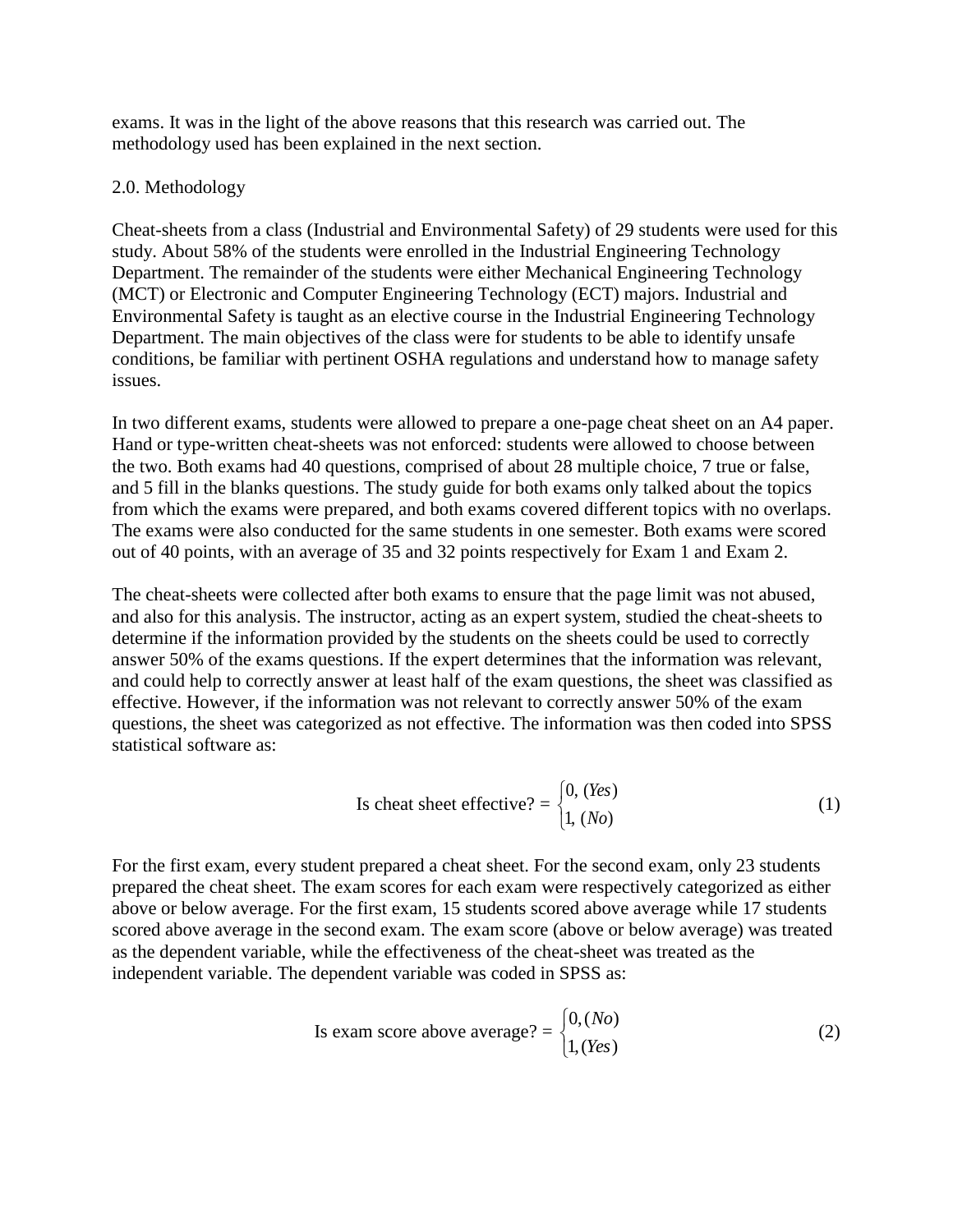Since both the dependent and independent variables are dichotomous, binary logistic regression was used for the analysis. For binary logistic regression assumptions, the reader is referred to Field<sup>4</sup>. The results are presented in the next section.

#### 3.0. Results

For the first exam, all the students prepared a cheat sheet. However, only 23 students prepared a cheat sheet for the second exam. The reason(s) for not preparing the cheat sheet was not explored. The cheat sheets were individually evaluated and analyzed using binary logistic regression. The summary statistical outputs from SPSS statistical software are respectively presented for exam 1 and exam 2 in the table 1 and table 2 below.

**Variables in the Equation** 

|                     |              |          |      |        |    |      |        | 95% C.I.for EXP(B) |       |
|---------------------|--------------|----------|------|--------|----|------|--------|--------------------|-------|
|                     |              | В        | S.E. | Wald   | df | Sig. | Exp(B) | ∟ower              | Jpper |
| Step 1 <sup>a</sup> | Effective(1) | $-3.178$ | .000 | 10.100 |    | 001  | .042   | .006               | .296  |
|                     | Constant     | .792     | 764  | 5.504  |    | .019 | 6.000  |                    |       |

a. Variable(s) entered on step 1: Effective.

### Table 2: Statistical output from exam 2 **Variables in the Equation**

|                     |              |          |      |       |    |      |        | 95% C.I.for EXP(B) |       |
|---------------------|--------------|----------|------|-------|----|------|--------|--------------------|-------|
|                     |              | В        | S.E. | Wald  | df | Sig. | Exp(B) | _ower              | Jpper |
| Step 1 <sup>a</sup> | Effective(1) | $-2.485$ | .218 | 4.163 |    | 041  | .083   | .008               | .907  |
|                     | Constant     | 2.485    | .041 | 5.700 |    | .017 | 12.000 |                    |       |

a. Variable(s) entered on step 1: Effective.

For both exams, it was observed that an "effective" cheat sheet was highly likely to aid a student to score an above-average mark. For example, in exam 1, the probability  $(P(Y))$  of scoring above-average score with effective cheat sheet is about 86%. This is given by:

$$
P(Y) = \frac{1}{1 + e^{-(\beta_o + \beta_1 X)}}\tag{3}
$$

Where  $\beta$ <sup>*o*</sup> is the constant,  $\beta$ <sup>*I*</sup> is the coefficient of the independent variable, and *x* is the independent variable. Both the constant, and the coefficient of the independent variable are statistically significantly different from zero ( $p < 0.05$ ) at  $\alpha = 0.05$  level, hence their inclusion in the model.

For the second exam, the coefficient of the independent variable and the constant are again statistically significantly different from zero ( $p < 0.05$ ) at  $\alpha = 0.05$  level, leading to the predictive model:

$$
P(Y) = \frac{1}{1 + e^{-(2.485 - 2.485X)}}
$$
(4)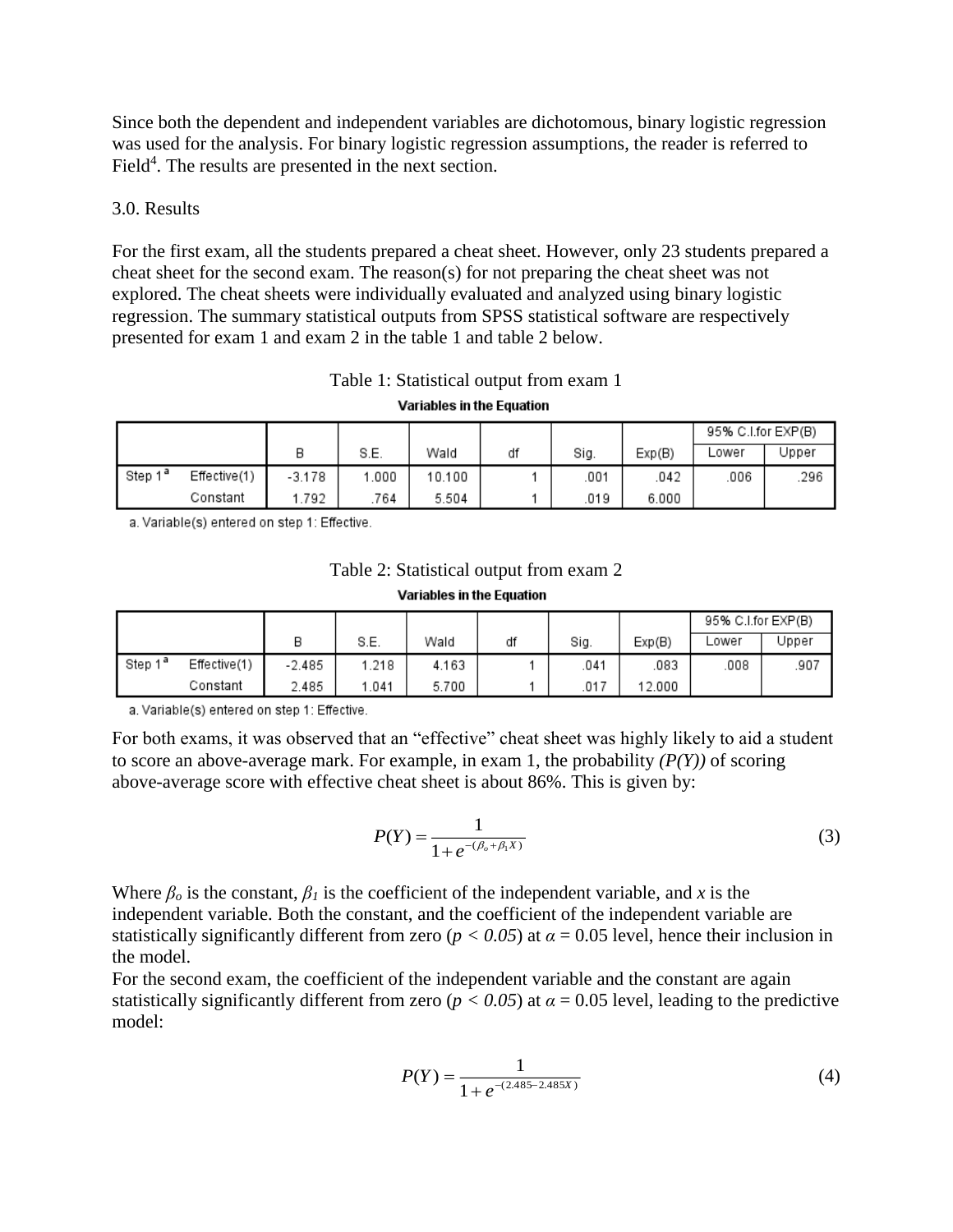From exam 2, the probability that an effective cheat sheet aided in a student scoring an aboveaverage score was approximately 92.31%. Furthermore, the *Exp(B)s* in table 1 and table 2 indicate that the odds of a student obtaining an above-average score in both exam 1 and exam 2 decreased with an ineffective cheat sheet. This is because the *Exp(B)s* for both exams are less than 1. In other words, the odds of a student obtaining an above-average score in exam 1 with an effective cheat sheet is 6.14 times higher than a student with a non-effective cheat sheet. For exam 2, the odds of obtaining an above-average score was 12.00 times higher with an effective cheat sheet than for students with non-effective cheat sheet. Thus, the odds of an event *Y*, is defined as the chances of the event occurring divided by the chances of the event not occurring, as shown in equation 5.

Odds of an event 
$$
Y = \frac{P(Y)}{1 - P(Y)}
$$
 (5)

For the first exam, it was observed that if the status of a cheat-sheet changes from No (not effective) to Yes (effective), the odds of the student scoring an above average exam score was 6.14 times higher. Similarly, the odds of a student obtaining an above average score in exam 2, with an effective cheat-sheet was 12 times higher than with a non-effective cheat sheet. The next section talks about the conclusion drawn from this study.

#### 4.0. Conclusion

This paper demonstrates the association between effective cheat sheets and above-average exam scores. The research used cheat sheets prepared for two different exams of the same course in a semester by the same group of students. In both exams, it was observed that effective cheat sheets are associated with above-average exam scores. The odds of a student scoring aboveaverage with an effective cheat sheet were higher in both exams. It, therefore, suffices to say that instructors who teach qualitative courses, such as the one used in this study, can add cheat sheets prepared by students as an assessment tool. Another way of doing this is tasking students to prepare a summary after each topic. This may provide the means for instructors to assess, evaluate and understand students who suffer from exam anxiety. Although this cannot be a substitute for a traditional exam, it will serve as a useful resource for instructors to assess the abilities of their students to identify the most important course content. As Albert Einstein once said, one doesn't always have to know everything, but must know where and how to find the most important things. Instructors can use cheat sheet to assess students' ability to identify the most important topics in class material. This also provides a sublime feedback, which instructors can use to improve the delivery of lectures.

#### Bibliography

1. Afshin Gharib, William Phillips, Noelle Mathew, Cheat Sheet or Open-Book? (2012). A Comparison of the Effects of Exam Types on Performance, Retention, and Anxiety. Psychology Research Vol. 2, No. 8, 469-478.